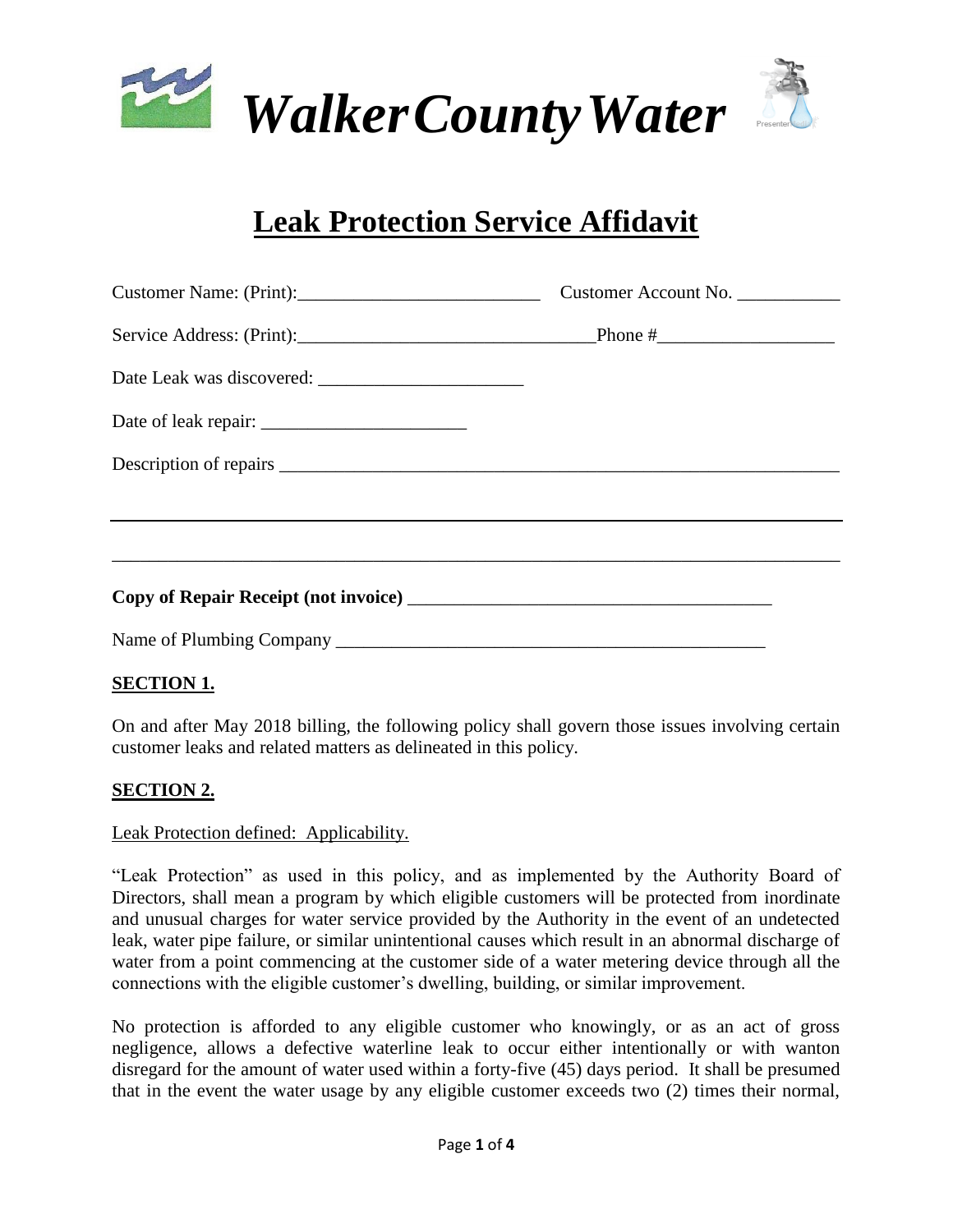

customary usage within the preceding twelve (12) month period, and this usage occurs for more than forty-five 45 consecutive days, that the customer has failed to take adequate and necessary precautions to end any leak. In such an event, the Authority may deny leak protection coverage partially or in its entirety.

"Eligible customer" shall mean that this policy applies to any separately metered single family residential customer and any  $501(c)(3)$  organization. No coverage shall be provided to any multi-family (not separately metered), commercial, industrial or other type water customer of the Authority.

## **SECTION 3.**

#### Cost of Service Opt-Out.

All "eligible customers," as defined in Section 2, subparagraph C, shall be charged the sum of \$2.00 per month on and after the effective date of this policy.

Notice of this service and protection shall be provided to all eligible customers. Any eligible customer who does not wish to participate in the protective services granted through this policy may provide the Authority with notice in writing of the eligible customer's decision to "opt-out" of the coverage afforded by this policy. An eligible customer may not opt-out if that customer has received a leak protection credit from the Authority at any time within the five (5) year period immediately preceding the Authority's receipt of such customer's opt-out notice. Upon receipt of such notice by the Authority, the leak protection service charge of \$2.00 shall be removed from the customer's billing on the next billing cycle for the eligible customer and the customer shall have no leak protection as of the first day of the billing cycle wherein the leak protection service charge was removed.

## **SECTION 4.**

#### Coverage Provisions

In order to apply for payment protection coverage, an eligible customer shall submit such information as required by the Authority on forms provided by the Authority for that purpose. Proof of repairs or other bona fide evidence must be provided in writing to the Authority for coverage to apply.

The minimum repair amount shall be \$20.00 and the total amount of protection provided shall be \$500.00 in any twelve (12) months billing period. The computation of the credit amount shall be based on the average water billings for an individual customer for the six (6) month period immediately preceding the protection and repair of the leak. For example, if a customer incurred a water bill of \$700.00 because of a leak on the customer's side of the meter, and the average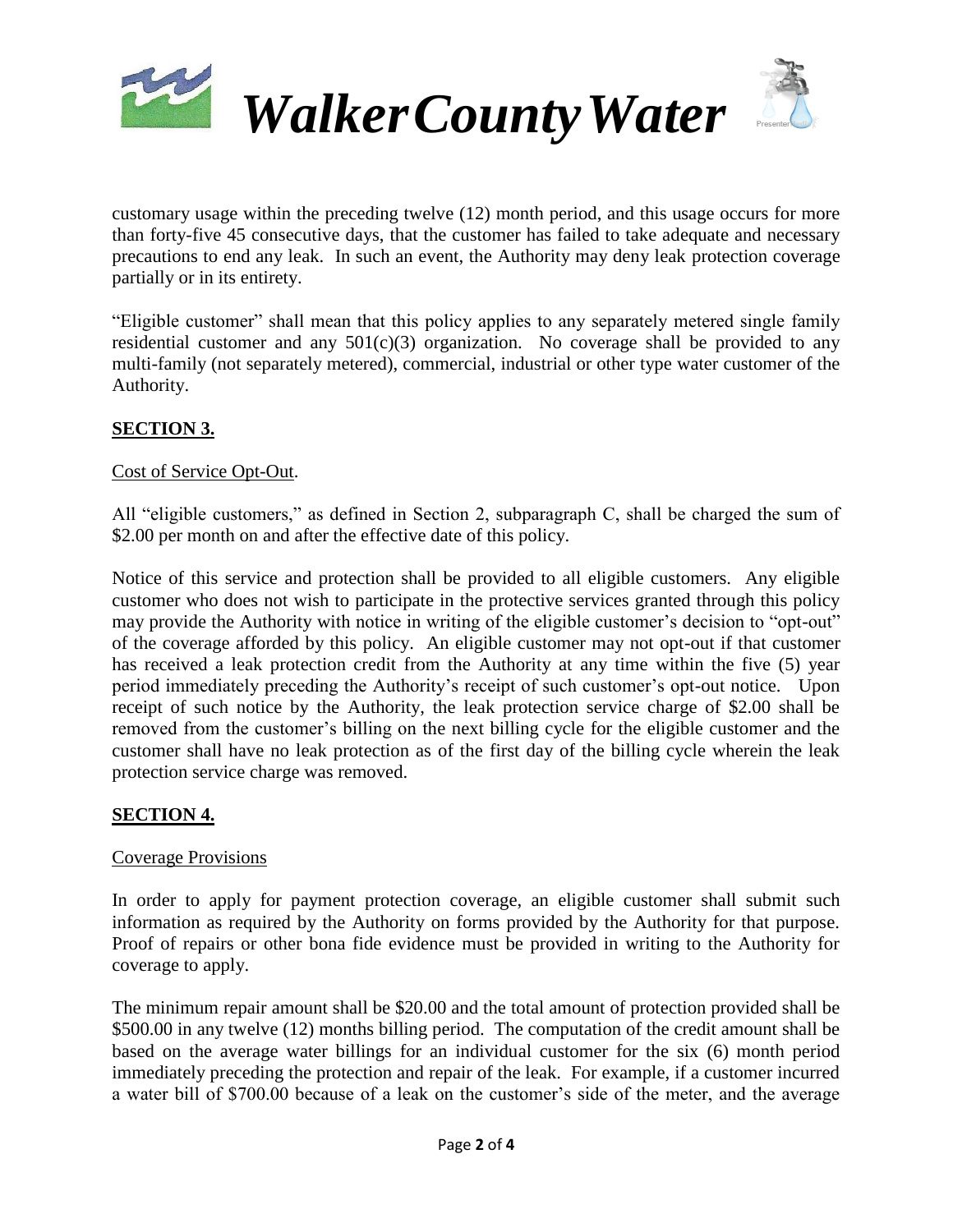

customer bill for the preceding six (6) months had been \$50.00 per month; then crediting the maximum leak insurance allowed of \$500.00, the customer's bill would be reduced to \$200.00. No credit shall be given in any twelve (12) month period above \$500.00; nor to anyone who has opted out of coverage.

In the event the eligible customer has had water service for less than six (6) months, then an average over the usage time of the customer shall be computed by the Authority to determine the appropriate average amount for credit pursuant to this policy.

## **SECTION 5.**

#### Exceptions from Coverage

In the event the Authority has reasonable grounds to believe that an eligible customer disregarded evidence of leakage that caused the amount of potable water being wasted on the customer's property to exceed two (2) times his or her bill on an average monthly basis for more than forty-five (45) days, then the Authority may deny any claim for protection payments.

**Customers with large storage facilities, such as swimming pools, hot tubs, or water storage tank, shall provide the Authority with advance written notice of the customer's intention to use Authority water to fill, refill or otherwise store water on the customer's property. Coverage shall be effective upon completion of the filling operation and not otherwise.**

Coverage may be denied if the eligible customer fails to notify the Authority of its request for leak protection within three (3) consecutive billing cycles of the leak.

## **SECTION 6.**

#### Exigent Circumstances

Any customer may request additional leak concession adjustment based upon exigent circumstances.

Exigent circumstances are defined as circumstances beyond the control and reasonable foreseeability of a customer.

A request for additional leak concession must be in a writing that sets forth the grounds for the claim. The request must be received by the Authority manager no later than thirty (30) days after the standard leak concession adjustment was given to the customer.

Best efforts will be made to place the request on the agenda of the next regularly scheduled meeting of the Authority Board of Directors, but in no event later than the third regularly